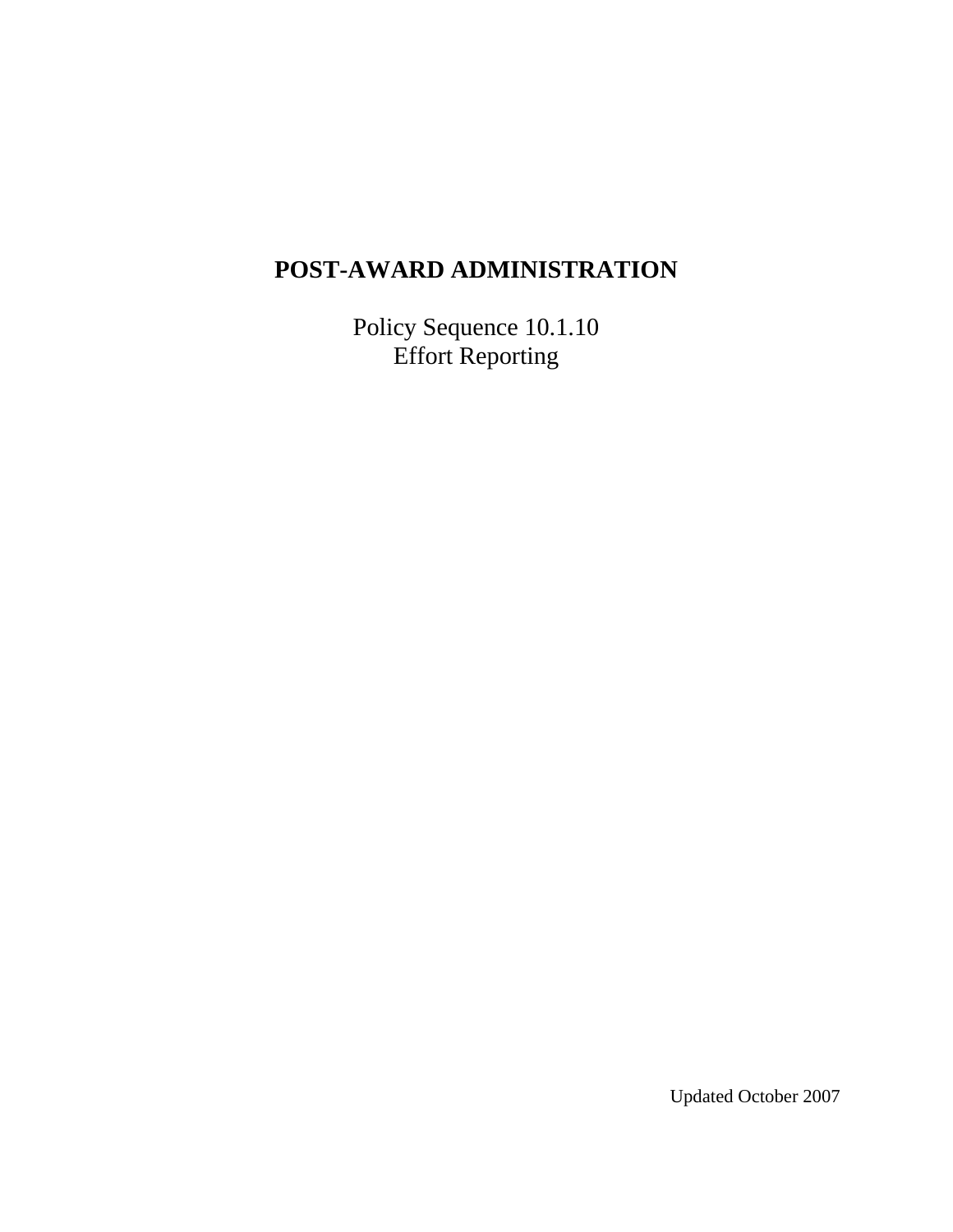# PERSONNEL EFFORT CERTIFICATION SYSTEMS CALIFORNIA STATE UNIVERSITY, DOMINGUEZ HILLS FOUNDATION

# **TIME AND EFFORT REPORT CERTIFICATION AND DOCUMENTATION**

Cost principles applicable to grants, contracts, and other sponsored agreements between federal agencies and educational institutions are contained in Office of Management and Budget Circular A-21 (OMB A-21). The Circular is intended to establish a consistent framework of cost accounting principles through which sponsored work by colleges and universities for the Federal Government can be fairly and effectively performed.

Subsection J.10.b contains the requirements that the distribution of professorial (faculty) and professional work between activities must be documented and supported by an effort reporting system. Generally, an "effort reporting system" should meet five informational criteria:

- 1. "Reports" will reflect the distribution of activity expended by each employee covered by the system.
- 2. "Reports" will reflect an after the fact reporting of the percentage of activity of each covered employee.
- 3. Each "report will account for **100 percent** of the **activity** for which the covered employee's obligations to the institution. The "report" will **reasonably** reflect the percentage of activity applicable to each covered cost category.
- 4. Each "report" will be signed by the employee or by a responsible official having first hand knowledge of the work performed and by the Dean.
- 5. For each covered professorial and professional staff, the "reports" will be prepared each semester.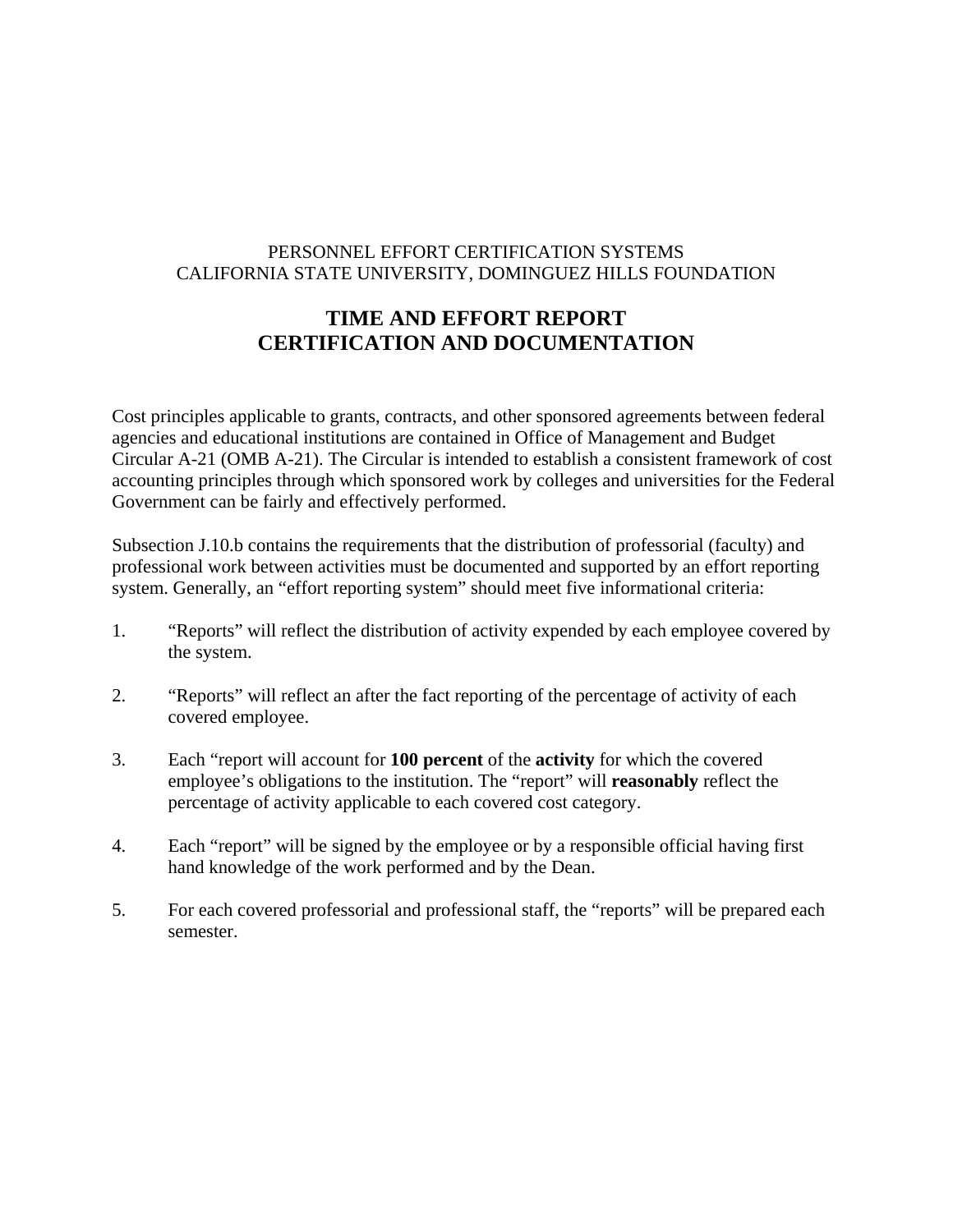# **PERSONNEL EFFORT CERTIFICATION SYSTEMS (PECS)**

The California State University Dominguez Hills Foundation (Foundation) have developed a personnel effort reporting methodology that complies with both the Federal regulations described in OMB Circular A-21 and University personnel reporting requirements. This methodology incorporates reporting, certification, verification and records retention.

The PECS guides the preparation of a document which summarizes the "effort" of employees, which is recorded on "Personnel Effort Reports Form (PERF)". "Effort is converted to dollars (as a percentage of salary) in order to quantify "effort" for federal reporting purposes, on a project by project basis. Responsibility for this task may be delegated to departmental grant/contract employees if mutually agreed upon. In cases where Departments prepare PECS documents, Foundation shall verify and approved the produced report.

Employees who are covered (covered employees) by the PECS are those employees who fall into the following categories:

- 1. University employees **released** to work directly on a federally sponsored program(s) administered by the Foundation on a **reimbursed** basis.
- 2. All Foundation and University employees assigned to work directly on a sponsored program administered by the Foundation in circumstances where such work is **not**  recorded as an expenditure to the grant (i.e., cost sharing).

 University faculty or administrative staff whose normal university assignment simultaneously meets and is being used for sponsored project cost sharing requirements must be included in the PECS. When such cost-sharing requirements exist, the three elements of the PECS described below must exist. Authorization will consist of appropriate memoranda signed by the respective Dean, Department Chair and Project Director to signify knowledge of, approval of and agreement with the action.

PECS reporting is required for all grants when the grant award includes **any** funding from the federal government whether the federal funds are awarded to CSUDH Foundation directly or are "flowed through" from a non-federal granting agency. Effort reports may be completed for awards from state or local governments, corporate organizations, Foundations or other sponsors.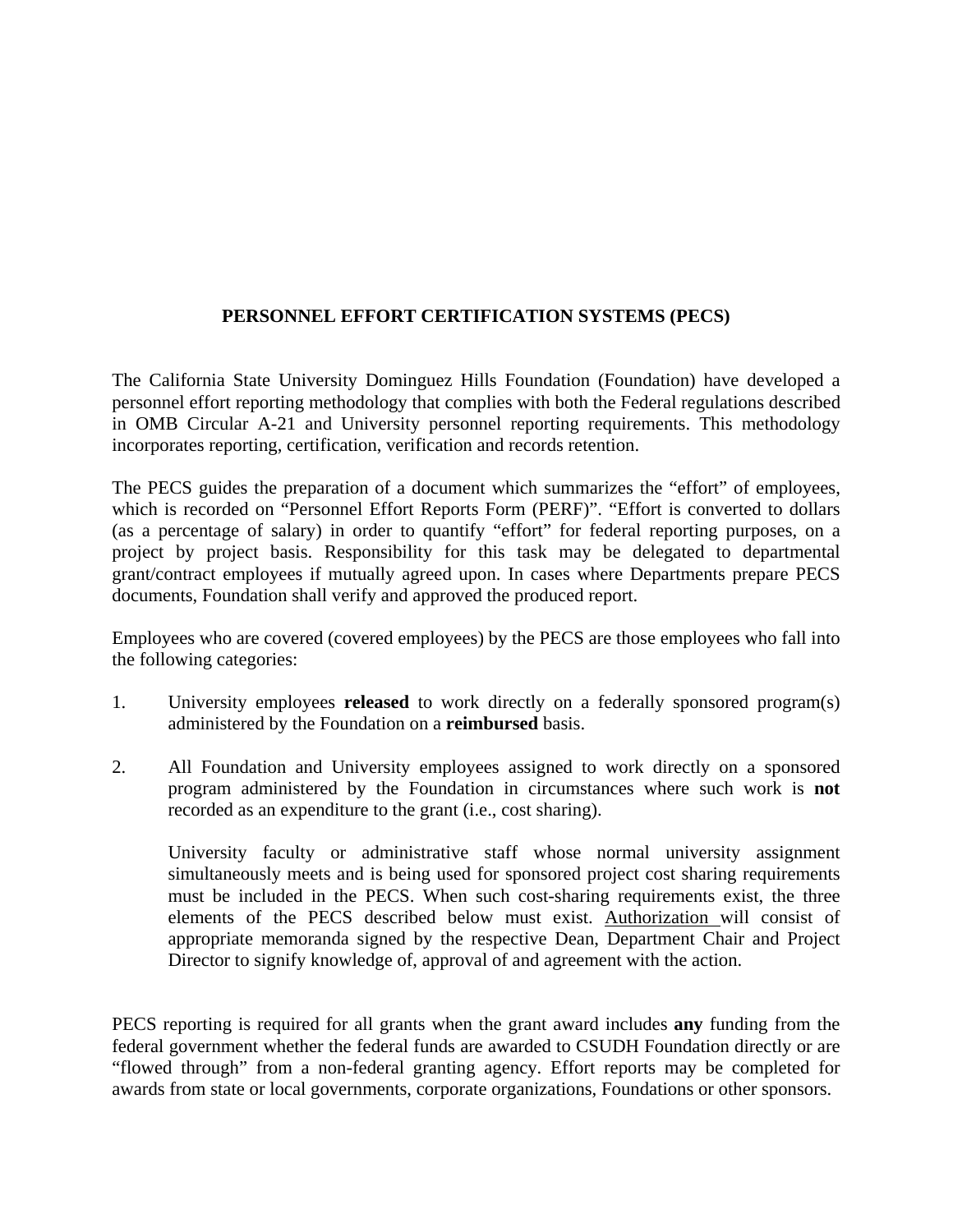#### **PECS Implementation Elements**

In order to ensure the effectiveness of the PECS, the following process has been developed which includes the Reporting Format/Elements and the following critical components: Authorization, Effort Certification, Review/Adjustment Process, and Recordation/Retention described below:

#### **Reporting Format/Elements**

The primary data source for the PECS is a form called the Personnel Effort Report (PEC). Each covered employee shall have a PER which includes the following elements:

- 1. Name of covered employee
- 2. Department and/or College
- 3. Period/Semester covered by report
- 4. Estimated Distribution of Effort (expressed as a Percentage\* of total effort – Budget and Actual)
	- a) Instruction/University supported activity
	- b) Sponsored projects (by project number/title)
		- 1. Reimbursed Time
		- 2. Overload
		- 3. Cost-Sharing (mandatory or voluntary)
- 5. A certification statement

The after-the-fact certification documenting the distribution of activity expended during the reporting period based upon a **reasonable** estimate of work performed.

- 6. Signature by covered employee or knowledgeable official
- 7. Dean's Signature
- 8. Verification of report review

**(\*The California State University System has negotiated with the U.S. Department of Health and Human Services that "percent-of-effort" shall be the reporting basis for professional and professorial (faculty) employees, not weighted Teaching Units [WTU].)**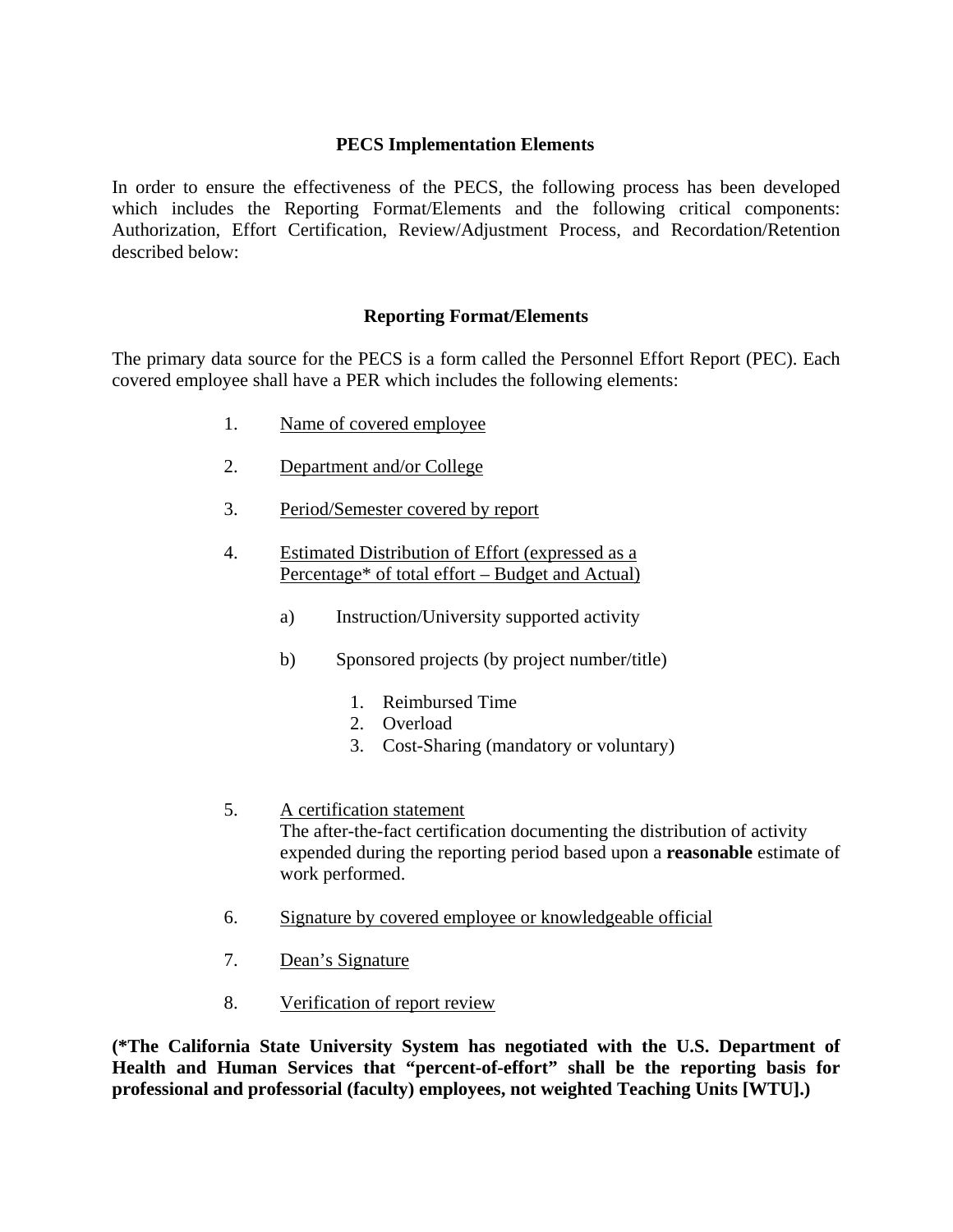A sample PER is included as Attachment 1. Note that the percentage of total effort is recorded both on a "Budgeted\*" as well as on an "Actual\*\*" basis. Detailed information as to the source of data for these line items is included in the section titled "Effort Certification." Basically, the information for the categories is collected from existing Foundation and University records by personnel in the Foundation Office for Grants and Contracts. Cost sharing is accounted for by recording authorizing documentation into the PERS back up data, on a semester basis, by Grants and Contracts personnel. As computerized systems become available these procedures will be automated as much as possible.

\*"Budgeted Percentage of Effort" is the percentage of a covered employees effort according to the PER categories which was planned and approved in advance of commencing work on a project.

\*\*"Actual Percentage of Effort" is the percentage of a covered employees total effort **actually**  expended in each of the PER reporting categories during the course of working on a project.

#### **Authorization**

The documented decision which identifies personnel subject to the PECS to be assigned directly to sponsored work for a specified period is known as "Authorization."

#### Documentation

1. The basis for each employee' assignment to each federally sponsored project must be properly documented.

#### **A. Release Time**

Documentation to assign or to release faculty or staff from regular University assignments will precede PECS reporting and be closely integrated with relevant management functions at the University and be consistent with the sponsored agreement.

For University employees released from all or part of their regular duties on a reimbursed time basis through the Foundation, the authorization document (Faculty Workload Summary Form (FWSF)—Attachment 2) will clearly reflect the terms and conditions for the action.

Generally, released time is derived as follows:

A course is normally measured as 3 WTU's; (Weighted teaching Units) therefore an average 15-WTU workload consists of a 12-WTU direct instructional load or four classes per semester, plus 3 Instructionally Related Responsibilities (IRR) WTU's. However, due to various circumstances, the workload for some faculty members may legitimately differ from the "average."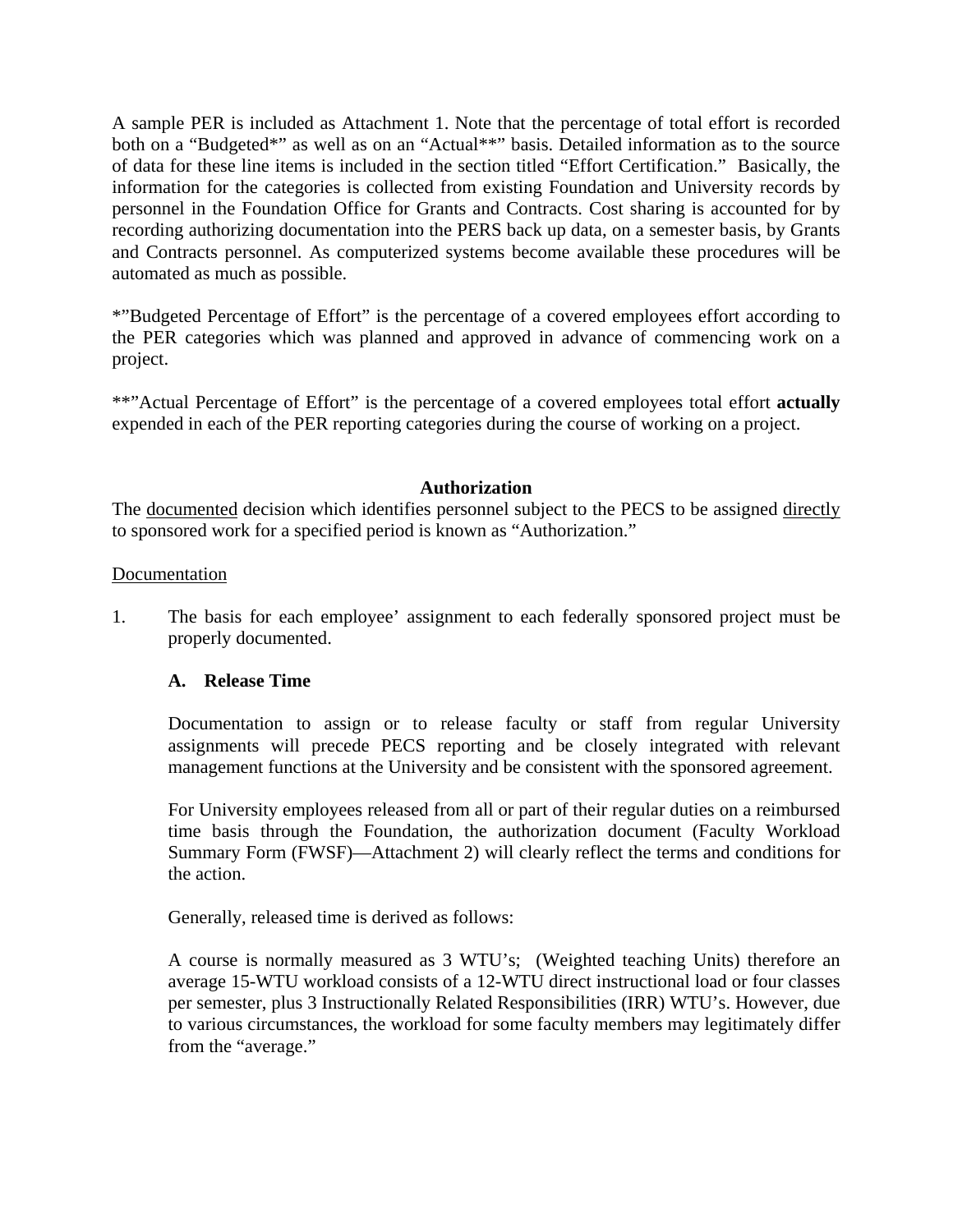A large WTU teaching load is caused by known and recognized factors. Increased workloads may result from independent study courses, thesis courses or other supervision classes. Part of the criteria for determining WTU's is class size/number of students. In cases, where the WTU assignment varies significantly from the "norm," an explanatory notation will be placed in the PER file documentation.

Faculty may be released from a portion of their instructional workload, a portion of their instructionally related responsibilities (IRR), or both.

## **B. Additional Employment**

All additional employment ("overload") whether paid or contributed (to meet sponsor cost-sharing requirements), must be reported on the PER and in the PECS.

The total salaries and effort as supplemented consistent with the CSU Policy Statement on Additional Employment (25% additional time) are to be considered as the full activity of the individual involved and, thus, constitute 100% of the effort to be monitored by the PECS system. For example, assume a faculty member is teaching full-time and is working the maximum possible additional employment during academic periods, i.e., 25% of his or her time:

| % of Normal Time Base        |      | % of Effort to be<br>Certified by PECS |
|------------------------------|------|----------------------------------------|
| <b>Teaching Assignment-</b>  | 100% | 80%                                    |
| <b>Additional Employment</b> | 25%  | 20%                                    |
| Total                        | 125% | 100%                                   |

Whenever an individual is performing additional employment, a conversion to an adjusted base effort, similar to the above example, should be noted along with a notation as to the basis for the conversion.

Federal regulations prohibit reimbursement of payments to employees in excess of their rate of pay compensated by the State. Overload payments made from non federal funds which may exceed the "State" rate of pay, yet must be reported in a comprehensive PECS, which will be adjusted and noted in the file as a "non-reimbursable expense" for federal direct or indirect cost purposes.

2. Authorization documentation shall be reviewed and approved by the appropriate department and college in a timely manner. This control feature assures that the department and college are fully apprised of the commitment made to the assignment of personnel to sponsored projects and that documentation is provided in accordance with PECS's requirements.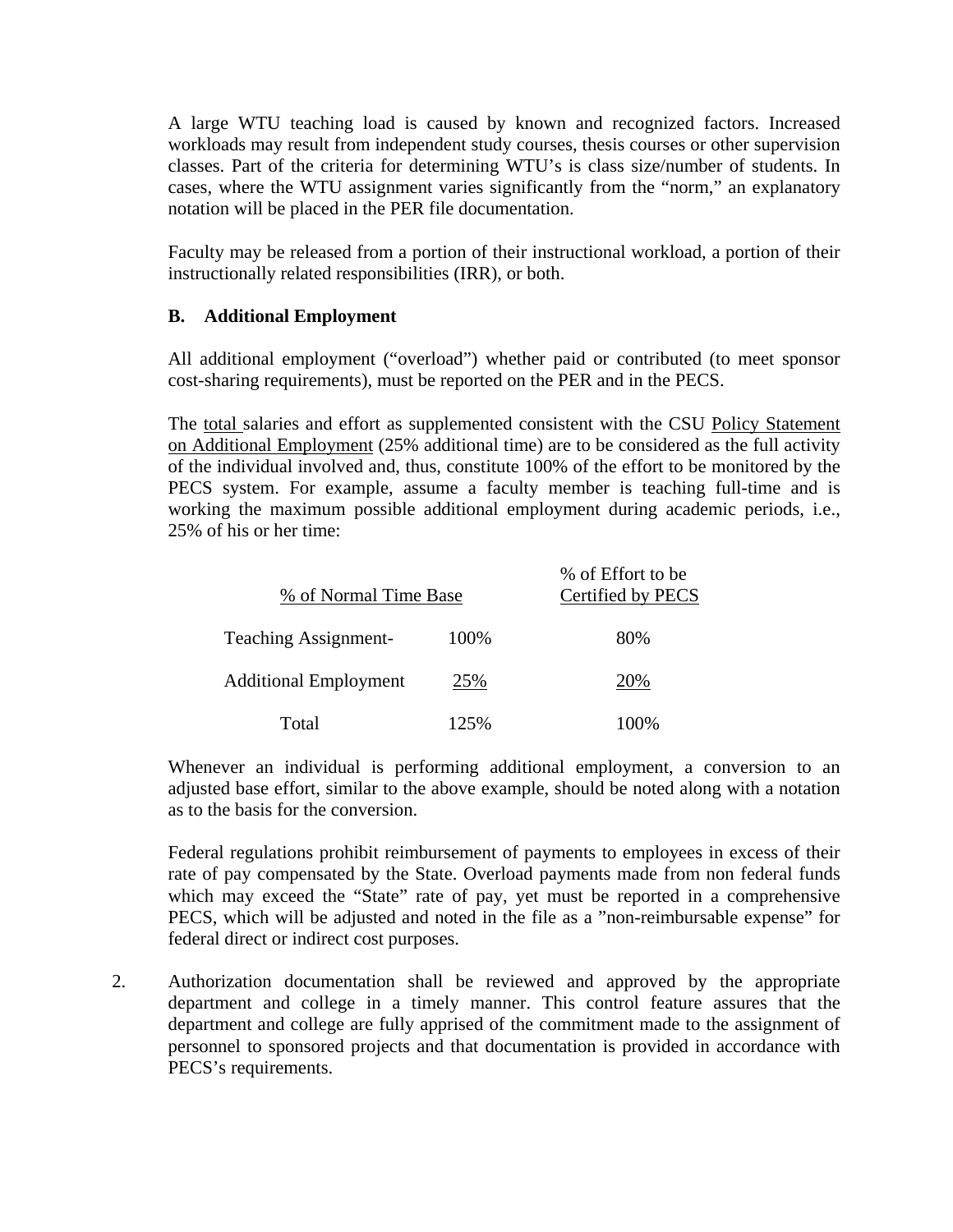- 3. Authorization documentation shall be routed to those on campus who need to know.
	- Project Director
	- Department Chairperson
	- Employee
	- Faculty Personnel Office
	- Dean's Office/Finance Manager
	- Foundation Grants and Contracts

# **Effort Certification**

Personnel Effort Report (PER) Forms (Attachment 1) for covered employees will be sent by the Foundation via Project Directors at the end of each semester. The project Director will have 60 days after receipt of the PER to complete the form, sign or have the covered employee sign the PER and return the completed PER to the Office of Grants and Contracts at the Foundation.

The PER form distributed by the foundation will reflect the following information:

 Covered Employee's Name, Department/College, Period/Semester, and Budgeted Percentage of Effort.

"Budgeted Percentage of Effort" for the PER categories, reflect what has been authorized and recorded in official University and Foundation documents. Thus, the Budgeted Category reflects the percentage of time an employee "planned" on providing to an activity. These percentages are drawn from the following:

| <b>Institutional/University Supported Activity</b> |                                        |
|----------------------------------------------------|----------------------------------------|
| Reimbursed Time                                    | <b>CSUDH Release Time Request Form</b> |
| Overload                                           | <b>Overload Report</b>                 |
| Cost-Sharing                                       | Official Memoranda                     |

Actual employee effort shall be reported in the categories provided on the PER under the column "Actual % of Effort". Effort for University activity shall be reported on Category 1 "Instructional/University Supported Activity". Effort provided to sponsored project activity (grants and contracts administered through the Foundation) shall be reported in Category 2 under the appropriate subcategory -"Reimbursed Time," "Overload," "Cost-Sharing." "Actual Effort is certified, after the fact, i.e., at the end of the semester.

The PER must be signed by the employee or the responsible official, generally the Project Director(s), who will have first hand knowledge of the covered employee's effort. As a further assurance of the accuracy of the reported effort, the signature of the Dean of the college is required.